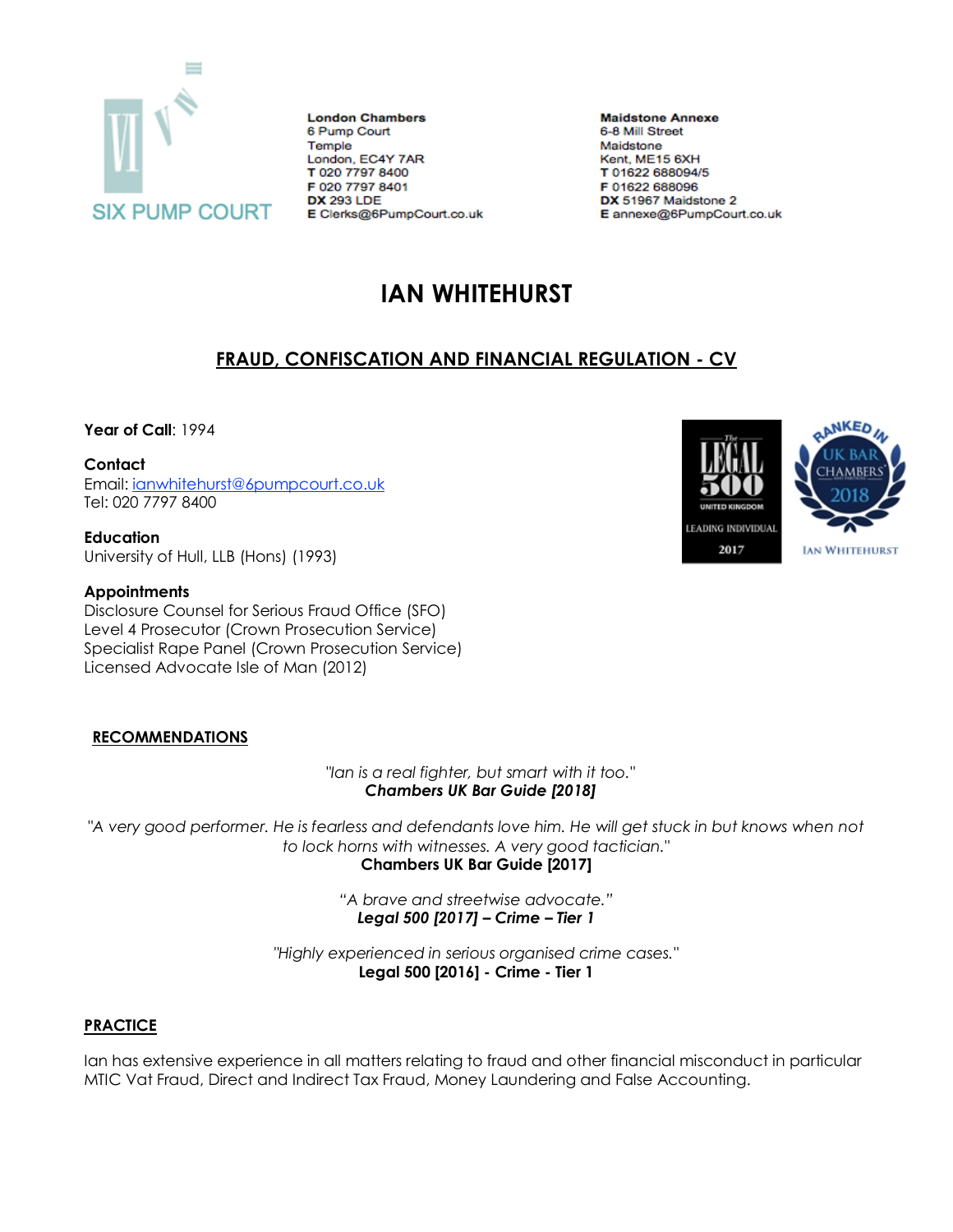He also has a detailed knowledge of all aspects of confiscation law and has advised individuals, companies and prosecuting authorities (the Police, the CPS, SFO and BIS) in this area as well as lecturing and writing articles in this field.

From a regulatory perspective, Ian is experienced in advising companies and individuals on issues of compliance, money laundering regulations and fiduciary duties of directors and the consequences arising for directors through disqualification.

## **Recent and Relevant Cases of Note**

#### FRAUD

R v HP – instructed as Leading Junior Counsel to represent a defendant involved in a £33 million MTIC fraud.

R v MM – instructed as Junior Counsel to represent a defendant accused of involvement in an £8 million indirect tax fraud

R v AM – instructed to represent a company and its director of allegations concerning false accounting arising from a trading standards investigation into the misuse of a government backed energy saving scheme. Defendant was acquitted.

R v ML – instructed to represent a defendant accused of large scale conspiracy to defraud car finance companies. Defendant was acquitted.

### FINANCIAL REGULATION

Re CO – instructed to represent a financial professional in relation to a historical investigation conducted by the Financial Ombudsman concerning allegations of pension mis-selling.

Re X – instructed to advise several off shore based financial professionals in relation to money laundering compliance issues and the impact upon their business of provisions in the Criminal Finances Act

Re Z – instructed to advise a company and its directors in relation to ongoing tax investigation and compliance issues relating to allegations surrounding them of overseas investment fraud.

### **CONFISCATION**

R v SP – instructed to represent a defendant in relation to historical confiscation proceedings whereby the prosecution have returned to the original confiscation order and are now seeking more money from the defendant due to his changed personal circumstances.

R v AT – representing a former solicitor in confiscation proceedings arising from his conviction for stealing clients monies and addressing third party issues in relation to the overall available amount recoverable from the defendant.

R v DM – instructed to prosecute a large scale hidden assets confiscation case arising from a multi handed drugs conspiracy which involved the sale of in excess of £2 million worth of drugs.